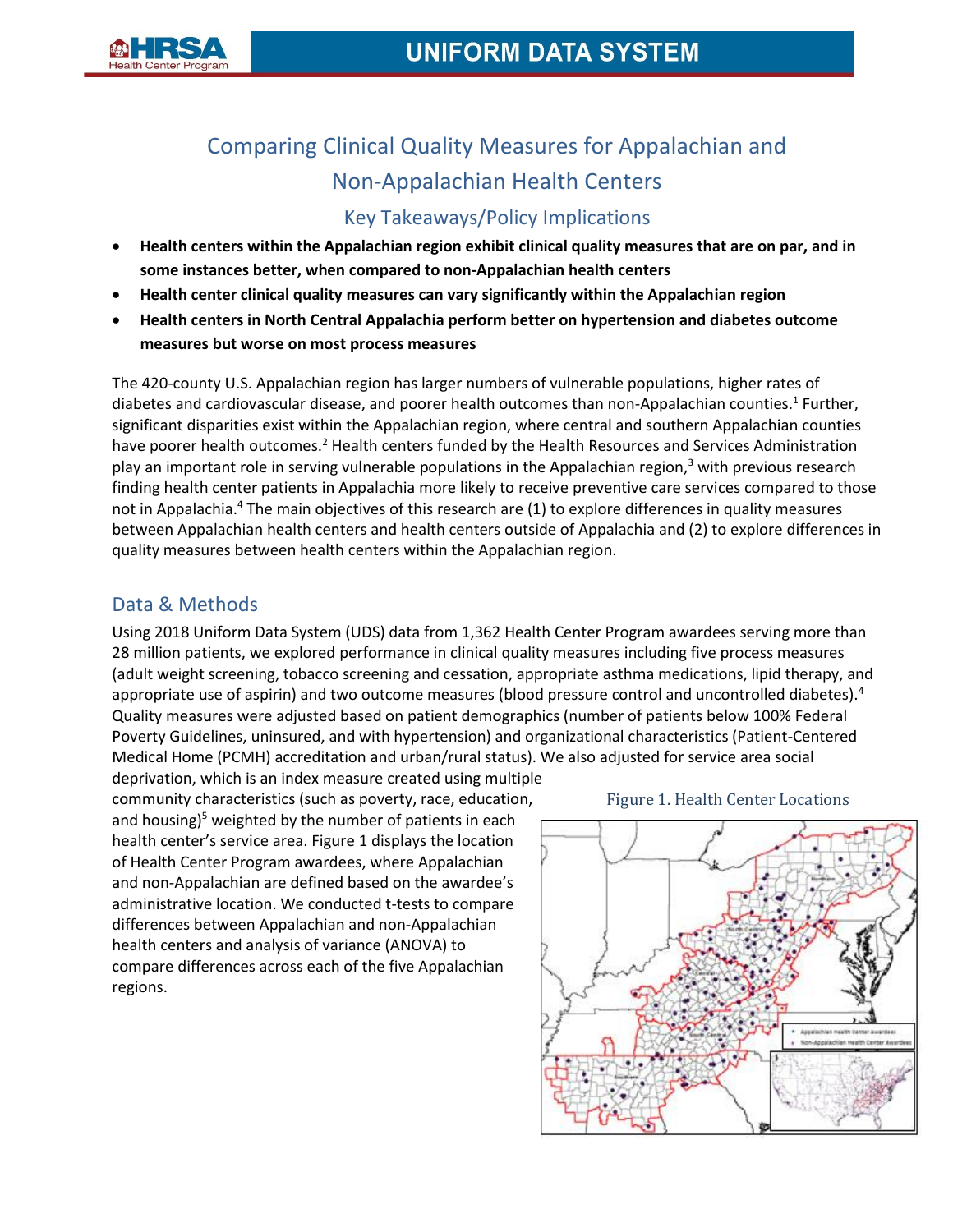|                                                                            | All  | Appalachia | Non-Appalachian |  |
|----------------------------------------------------------------------------|------|------------|-----------------|--|
| # Health Centers                                                           | 1324 | 127        | 1197            |  |
| % Body Mass Index (BMI) Screening and Follow-<br>Up Plan (Adults)**        | 68.1 | 66.9       | 68.2            |  |
| Diabetes: % Hemoglobin HbA1c Poor Control<br>$(HbA1c > 9)$ ***             | 33.3 | 31.2       | 33.5            |  |
| % Tobacco Use Screening and Cessation<br>Intervention                      | 86.3 | 86.5       | 86.2            |  |
| % Use of Appropriate Medications for Asthma*                               | 85.9 | 85.6       | 85.9            |  |
| Coronary Artery Disease (CAD): % Lipid<br>Therapy***                       | 80.7 | 80.1       | 80.7            |  |
| Ischemic Vascular Disease (IVD): % Use of<br>Aspirin or Other Antiplatelet | 80.5 | 80.3       | 80.6            |  |
| % Controlling High Blood Pressure (BP < 140/90)<br>$mmHe$ <sup>**</sup>    | 62.5 | 63.1       | 62.4            |  |

#### Table 1. Adjusted Quality Measures by Region

\*\*p<.05; \*\*p<.01; \*\*\*p<.001

### **Results**

Non-Appalachian health centers serve higher percentages of patients who are below 100% poverty (65% vs. 59%), racial/ethnic minority (58% vs. 19%), and insured via Medicaid/CHIP (39% vs. 30%). Appalachian health centers serve higher percentages of older patients (14% vs. 10%) and those on Medicare (16% vs. 10%), and patients have higher rates of diabetes (16% vs. 15%) and hypertension (35% vs. 28%) than non-Appalachian health centers. Table 1 shows that non-Appalachian health centers perform better than Appalachian health centers for most adjusted clinical quality measures, while Appalachian health centers perform significantly better for the two outcome measures (blood pressure and HbA1c control). Table 2 focuses on the significant differences that exist within the Appalachia region. Health centers located in the Southern Region (which includes parts of MS, AL, GA, and SC) perform significantly worse for adjusted HbA1c and blood pressure control compared to health centers located elsewhere in Appalachia. North Central Region (which includes most of West Virginia and SE Ohio) health centers have significantly lower quality scores for process measures, but significantly higher scores for outcome measures.

|                                                                                 | Central | <b>North</b>   | <b>South Central</b> | <b>Northern</b> | <b>Southern</b> |
|---------------------------------------------------------------------------------|---------|----------------|----------------------|-----------------|-----------------|
|                                                                                 |         | <b>Central</b> |                      |                 |                 |
| # Health Centers                                                                | 21      | 29             | 23                   | 31              | 23              |
| % Body Mass Index (BMI) Screening and<br>Follow-Up Plan (Adults)***             | 67.7    | 64.5           | 71.4                 | 63.7            | 71.4            |
| Diabetes: % Hemoglobin A1c Poor Control<br>$(HbA1c > 9%)***$                    | 31.0    | 28.8           | 32.1                 | 30.7            | 34.0            |
| % Tobacco Use Screening and Cessation<br>Intervention***                        | 85.4    | 86.5           | 87.2                 | 86.1            | 87.2            |
| % Use of Appropriate Medications for<br>Asthma***                               | 85.1    | 85.1           | 86.5                 | 84.6            | 87.0            |
| Coronary Artery Disease (CAD): % Lipid<br>Therapy***                            | 79.1    | 79.0           | 81.6                 | 79.2            | 82.2            |
| Ischemic Vascular Disease (IVD): % Use of<br>Aspirin or Another Antiplatelet*** | 79.0    | 80.3           | 80.8                 | 80.3            | 80.9            |
| % Controlling High Blood Pressure<br>(BP < 140/90 mmHg)***                      | 63.3    | 65.3           | 61.6                 | 64.2            | 60.4            |

\*\*\*p<.001; statistical significance across all regions